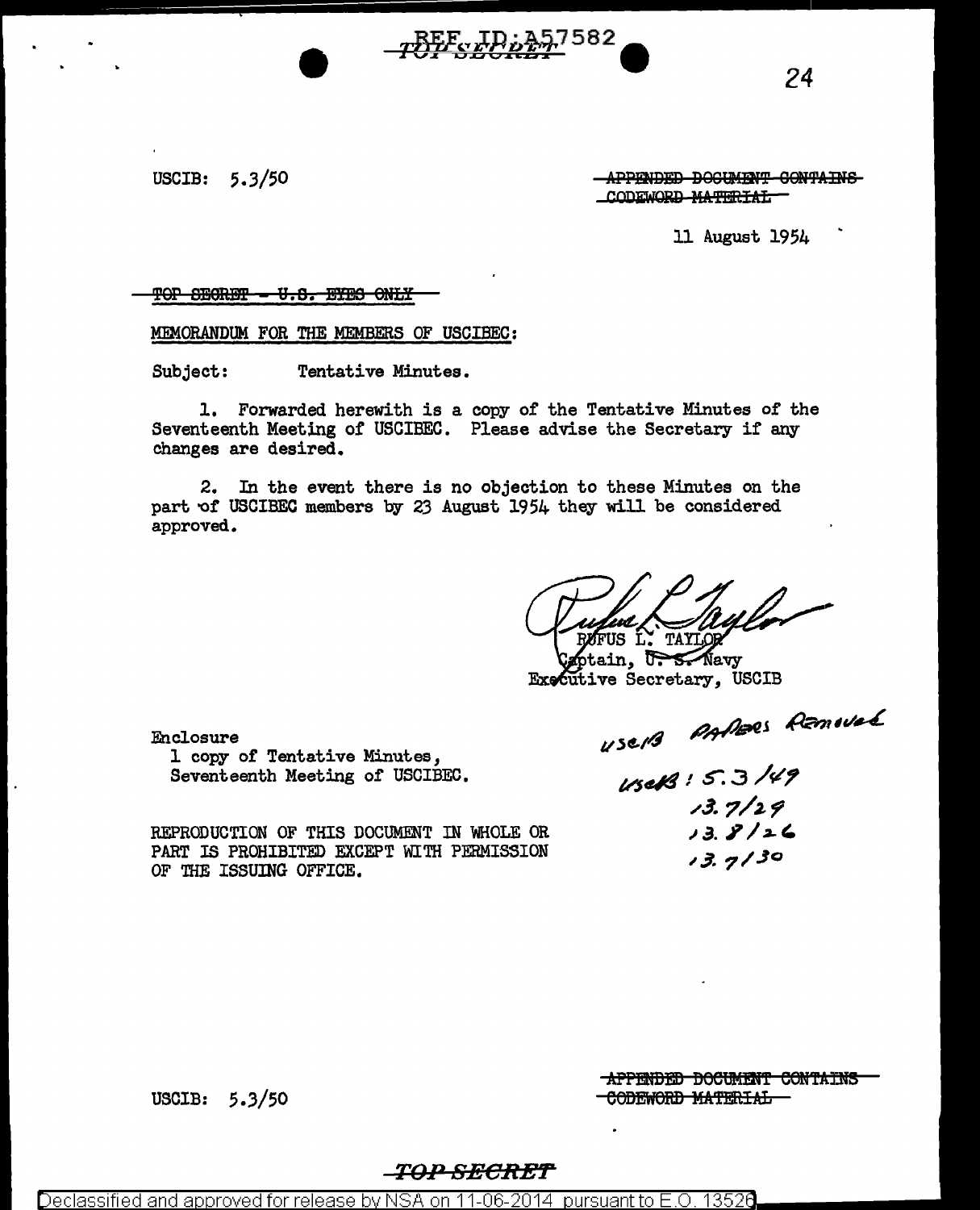# REF ID:A57582<br><del>CONFIDENTIAL</del>

## **CONFIDENTIAL - U.S. ETES ONLY**

#### MINUTES OF THE SEVENTEENTH MEETING

### OF THE

#### USCIB EXECUTIVE COMMITTEE

#### Captain Rufus L. Taylor, USN, Chairman

 $\ddot{\phantom{a}}$ 

PRESENT:

 $\bullet$ 

| DEFENSE:      | Mr. William H. Godel                                                           |
|---------------|--------------------------------------------------------------------------------|
| <u>STATE:</u> | Mr. T. Achilles Polyzoides                                                     |
| <u>FBI:</u>   | No member present                                                              |
| NSA:          | Captain Dwight M. Agnew, USN                                                   |
| CLA:          |                                                                                |
|               | (for Mr. Huntington D. Sheldon)                                                |
| ARMY:         | Lt. Colonel Richard Leffers                                                    |
| NAVY:         | Captain William M. McCormick                                                   |
| AIR FORCE:    | Lt. Colonel Frank J. Harrold                                                   |
| SECRETARIAT:  | Lt. Colonel Henry C. Simmons, USAF<br>Mrs. Daphne O. Tucker                    |
| ALSO PRESENT: | <b>OGA</b>                                                                     |
| DEFENSE:      | Mr. Philip J. Patton                                                           |
| STATE:        | Mr. Robert F. Packard                                                          |
| NSA:          | Dr. Lawrence E. Shinn<br>Mr. Nicholas M. Murphy<br>Mr. Willis B. Ryan          |
| CIA:          |                                                                                |
| ARMY:         | Lt. Colonel Edward E. McBride<br>Major Arnie L. Millican<br>Mr. John F. O'Gara |

-CONFIDENTIAL-